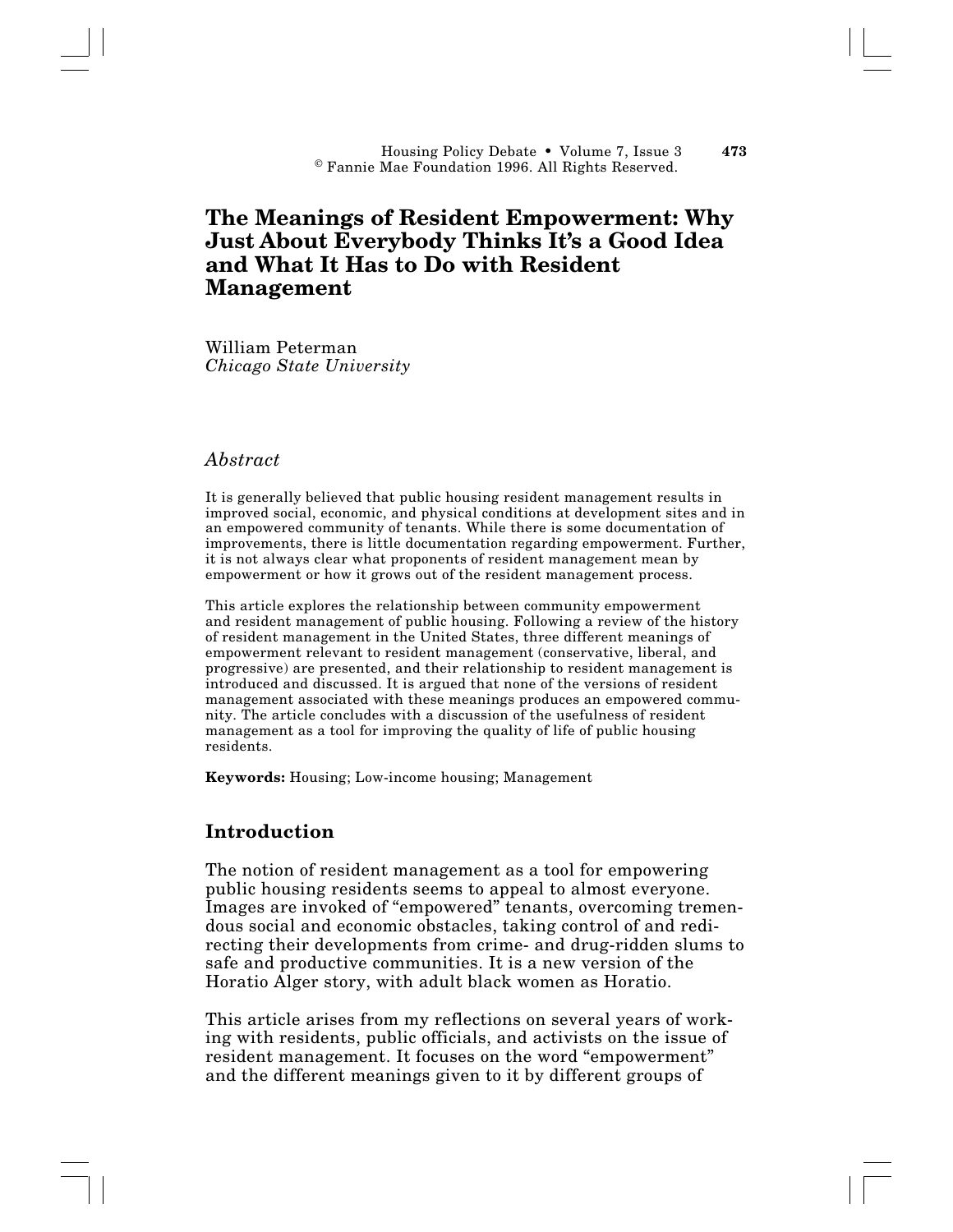people—conservatives, liberals, and progressives. Different meanings result in different goals and objectives for resident management programs, and these differences lead to confusion over what can be expected of resident management and how such programs should be fashioned. No matter which meaning of empowerment is invoked, resident management is neither the best nor necessarily even an appropriate means for achieving it. Because resident management by itself is not an empowering act, it should not be the sole or even the major focus of efforts to revitalize both the residents and the structures of public housing.

## **A brief history of resident management in U.S. public housing**

Resident management, originally called tenant management, appeared in the early 1970s, first in Boston and then in St. Louis when residents were forced to assume control to keep from losing their homes. In Boston, residents at Bromley-Heath, an 1,100 unit development of town houses and high-rise buildings, organized in the mid-1960s to improve health services. In time, they took over operation of social services in the community, formed a crime patrol, and developed a drug center (Hailey 1984). In 1969, the resident organization proposed taking over management of the development, which was accomplished on January 1, 1971. Bromley-Heath is the first of 11 pioneering resident management corporations (ICF 1992) that have been managing their developments since before 1988.1

In St. Louis, tenant management grew out of the settlement of a 1969 rent strike. In all, five different developments were involved. Tenant management was initiated at the Carr Square and Darst developments in 1973 and at the Peabody and Webb developments in 1974; a church-related neighborhood corporation began managing Cochran Gardens in 1974 in anticipation of conversion to tenant management, which came about in 1976. The initial funds for the tenant management in St. Louis were provided by the Ford Foundation (Wendel 1975).

<sup>&</sup>lt;sup>1</sup> The 11 (see ICF 1992) with their years of incorporation are Bromley-Heath (Boston, 1971), Carr Square (St. Louis, 1973), Stella Wright (Newark, 1975), Cochran Gardens (St. Louis, 1976), A. Harry Moore (Jersey City, 1978), Montgomery Gardens (Jersey City, 1979), Kenilworth-Parkside (Washington, DC, 1982), Clarksdale (Louisville, 1983), Booker T. Washington (Jersey City, 1986), Lakeview Terrace (Cleveland, 1987), and Leclaire Courts (Chicago, 1987). At least one of these, Lakeview Terrace, has had its contract to manage withdrawn by its housing authority since the ICF study (Chandler 1994).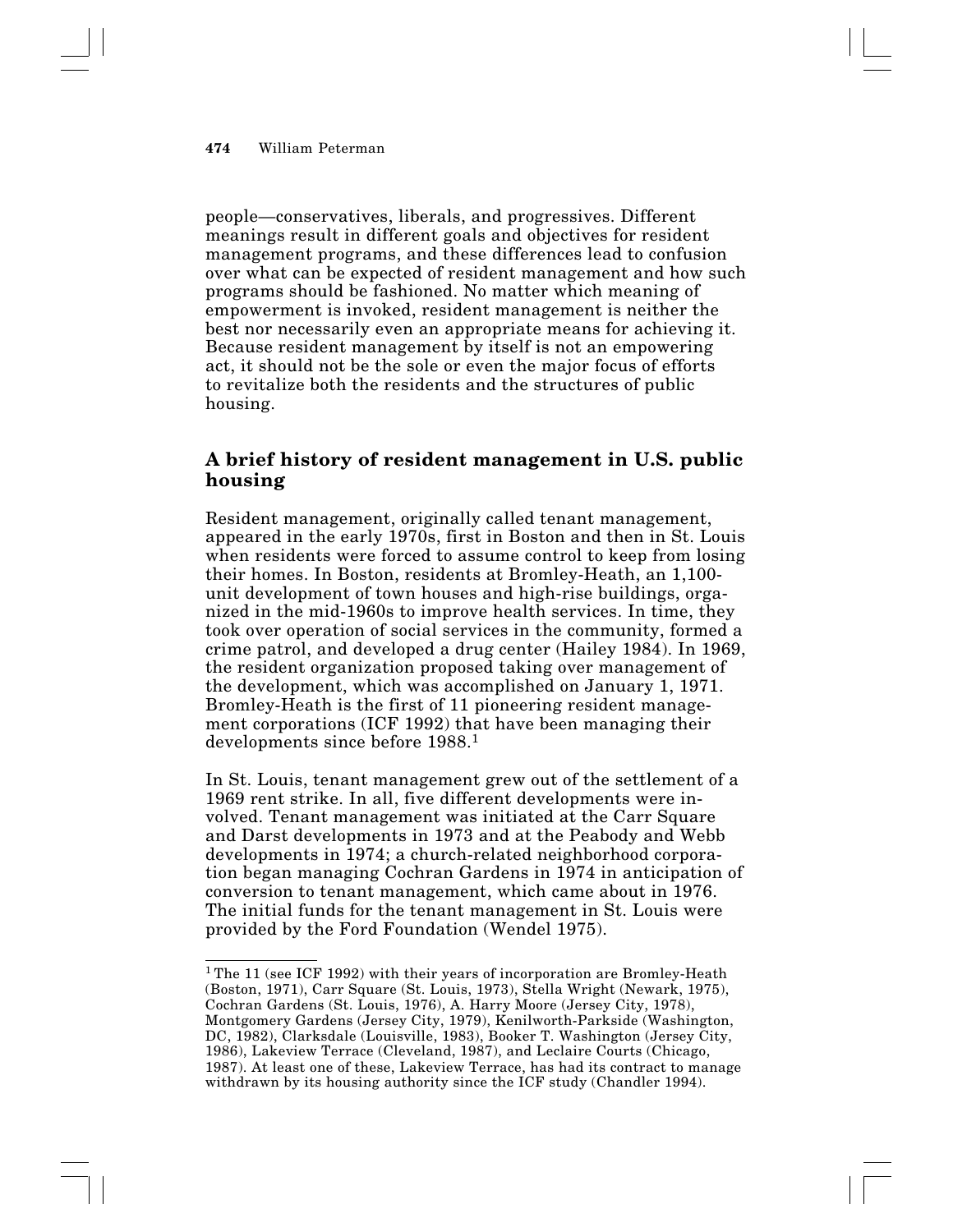Ford's involvement in St. Louis led to its joint sponsorship with the U.S. Department of Housing and Urban Development (HUD) of a National Tenant Management Demonstration Program. The demonstration operated between 1976 and 1979 and involved seven public housing sites in six cities—Jersey City, Louisville, New Haven, New Orleans, Oklahoma City, and Rochester. In evaluating the program, the Manpower Demonstration Research Corporation (1981) noted that while at most sites tenant management seemed to have worked as well as housing authority management had, several objective measures, such as rent collections, vacancy rates, and speed of response to maintenance requests, showed no improvement. Resident satisfaction with tenant managers, however, was higher than with housing authority managers.

Manpower also concluded that tenant management was costly. Expenditures were from 13 to 62 percent above conventional management costs, primarily because of training, employment, and technical assistance. Nevertheless, there were benefits from the increased expenditures, including employment for some tenants, a sense of personal development in all aspects of their lives among tenants who actively participated in management, and a greater overall satisfaction with management among all tenants. Noting the additional costs, varying attitudes of housing authorities about tenant management, and the rapid turnover rate of housing authority directors, Manpower suggested it was unlikely that tenant management could be universally successful and recommended against expanding the demonstration program.

Although the program was discontinued, several developments initially remained under tenant control. But when external funds disappeared, so did the interest of the participating housing authorities (Chandler 1991); over time, all but one of the developments reverted to conventional management. By 1989, only the A. Harry Moore development in Jersey City still had some degree of tenant management (Monti 1989). In St. Louis, the Darst, Peabody, and Webb developments, which were not part of the demonstration program, also reverted to housing authority control.2 An observer in the early 1980s would likely have concluded that tenant management was an idea whose time

 $2$  There appears to be no documentation on exactly why the St. Louis developments reverted to conventional management. George Wendel, director of the Urban Studies Program at St. Louis University, states that in each case the original resident leader stepped aside and no other resident was both capable of and interested in assuming the role. Thus the housing authority was forced to reassert its control (personal communication 1985).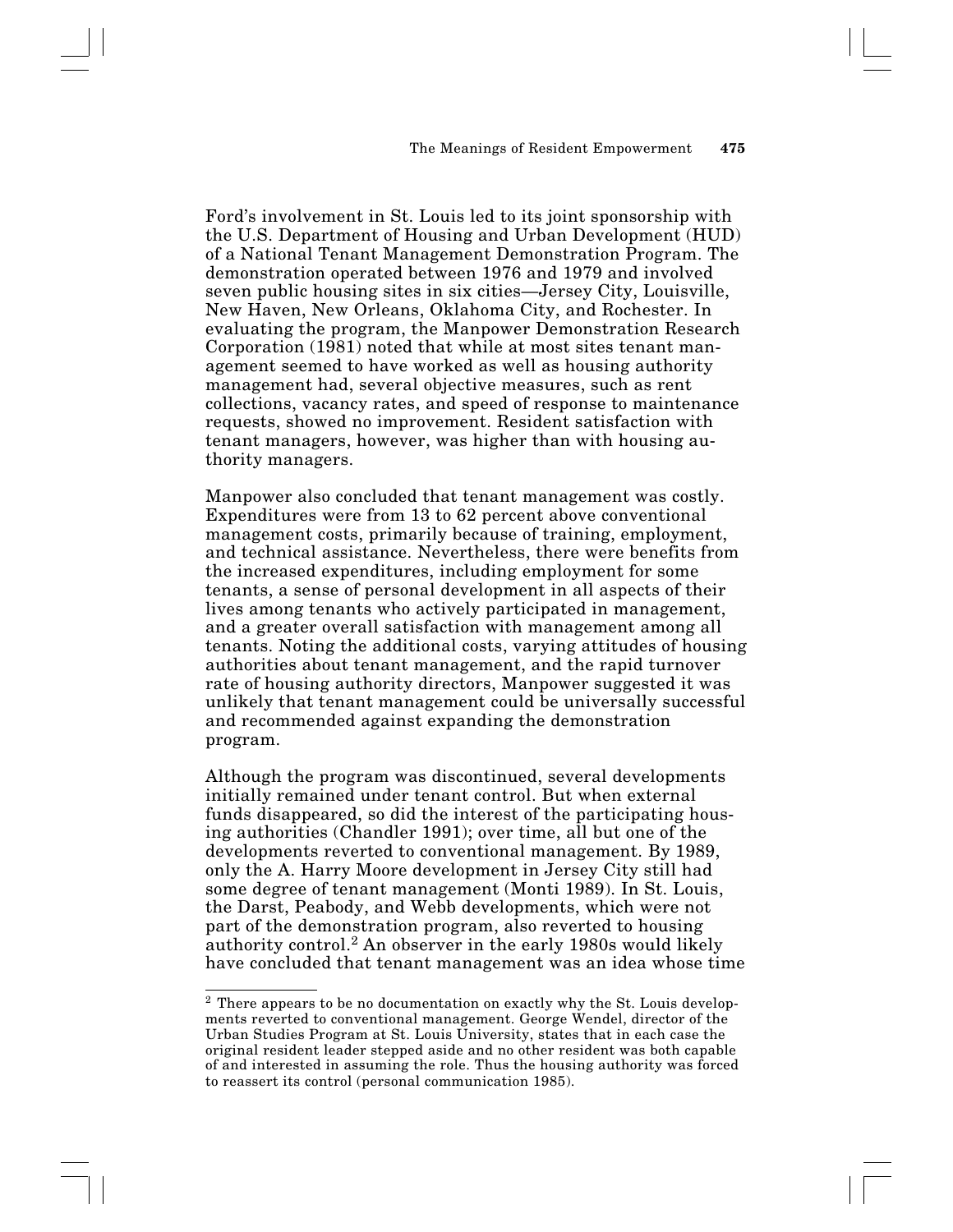had come and gone. However, tenant management reemerged in the mid-1980s with a new set of champions, the new name of "resident management," and a new lease on life. Conservatives became attracted to resident management, seeing its self-help focus as a way of both instilling responsibility in residents and reducing, perhaps eliminating, federal involvement in public housing. Taking the lead in promoting resident management was the National Center for Neighborhood Enterprise (NCNE), a Washington, DC, organization headed by Robert Woodson.

The conservative idea of resident management contained a new feature, ownership, which was seen to be a logical outcome of the resident management process. NCNE (1984) claimed that "many residents of public housing . . . believe that once they have made the commitment to turn their developments around . . . they . . . deserve and have the right to maintain and own their homes in those developments" (pp. 7–8). NCNE was instrumental in getting resident management included in the federal Housing and Community Development Act of 1987, which created a formal procedure for establishing resident management corporations (RMCs) and provided up to \$100,000 for developing and training them. With the encouragement of the incoming Bush administration, especially its dynamic HUD secretary, Jack Kemp, local housing authorities began promoting resident management groups, and residents, hearing of successes elsewhere, began seeking resident management at their developments. By the end of the decade, RMCs were springing up all over the country.

Despite the emphasis of the Bush administration on resident management, the actual growth in the number of residentmanaged developments was modest. By 1992, at the end of the Bush administration, an evaluation of emerging resident management corporations conducted by ICF (1992) for HUD's Office of Policy Development and Research identified nearly 300 resident groups as having received some assistance and 80 groups as having received federal technical assistance grants intended to move them into management. Yet only 27 of the 80 groups receiving grants had actually progressed to some form of management. Only two unidentified groups were carrying out some management functions independently and had a management contract with their housing authority. ICF concluded that the small number of groups achieving management status "strongly suggests that resident management requires a fairly long period of time to implement" (ICF 1993, iii).

When ICF (1992) looked at 11 RMCs incorporated before 1988, it drew conclusions that were similar to those in the earlier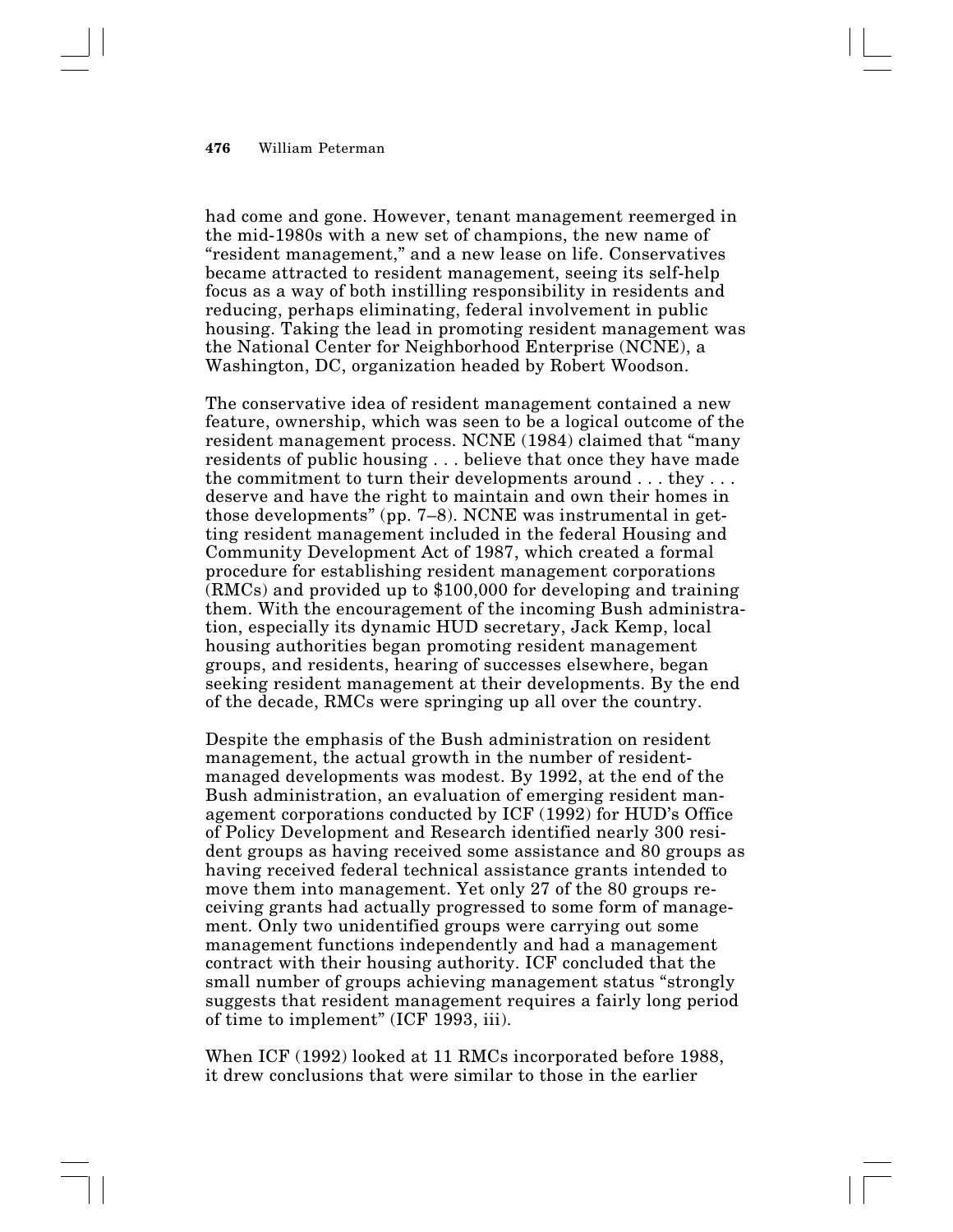Manpower (1981) report. These RMCs performed well in terms of annual inspections, resident move-outs, resident recertifications, and maintenance and maintenance staffing, but less well with respect to tenant accounts and vacancy rates. Residents of developments where the RMC took responsibility for the majority of the management functions had significantly more positive perceptions of the quality of life than residents at comparison sites, but ICF suggested this was due at least in part to poor perceptions at the comparison sites. Operating costs, based on admittedly limited data, were lower for RMCs.<sup>3</sup>

Resident management has not been promoted as vigorously by the Clinton administration. Based on my conversations with local HUD officials and tenant leaders, this position seems to reflect both a recognition that resident groups need more indepth training to successfully implement self-management and a policy shift that emphasizes choices rather than a single option. Although HUD's Urban Revitalization Demonstration (HOPE VI), first announced in January 1993 and now being implemented, provides funds for resident programs, it calls for a bold, comprehensive approach to public housing revitalization rather than focusing on a single element such as resident management (Vale 1993). Irene Johnson, tenant leader at Leclaire Courts, has also suggested that finding a way for residents to leave public housing through the purchase of HUD-foreclosed homes may be a better option than the purchase of units at Leclaire (personal communication). Both the demonstration and Johnson's comment suggest a restructuring of public housing that would result in less isolation of poor households, which in many ways is the opposite of the notion of resident management.4 Thus, during the past 25 years, resident management seems to have experienced a roller-coaster ride of support and popularity, and it seems to be on the verge of heading downhill again. It may be appropriate yet once more to try to appraise its potential. Much of the recent

<sup>3</sup> The finding of lower operating costs would appear to contrast with the findings of Manpower (1981). Kolodny (1983), however, argues that Manpower's findings are misleading: Costs associated with the start-up of resident management were included along with regular operating costs. These start-up costs would disappear over time, leading to lower operating costs than reported.

<sup>4</sup> If the internal HUD document, *A Blueprint for Reinventing HUD*, which has been widely circulated since the November 1994 federal election, is an accurate description of the way the Clinton administration intends to restructure the department, then public housing will be drastically changed. It is not at all clear how resident management would fit into a situation in which housing authorities must compete for tenants in an open market as outlined in the blueprint.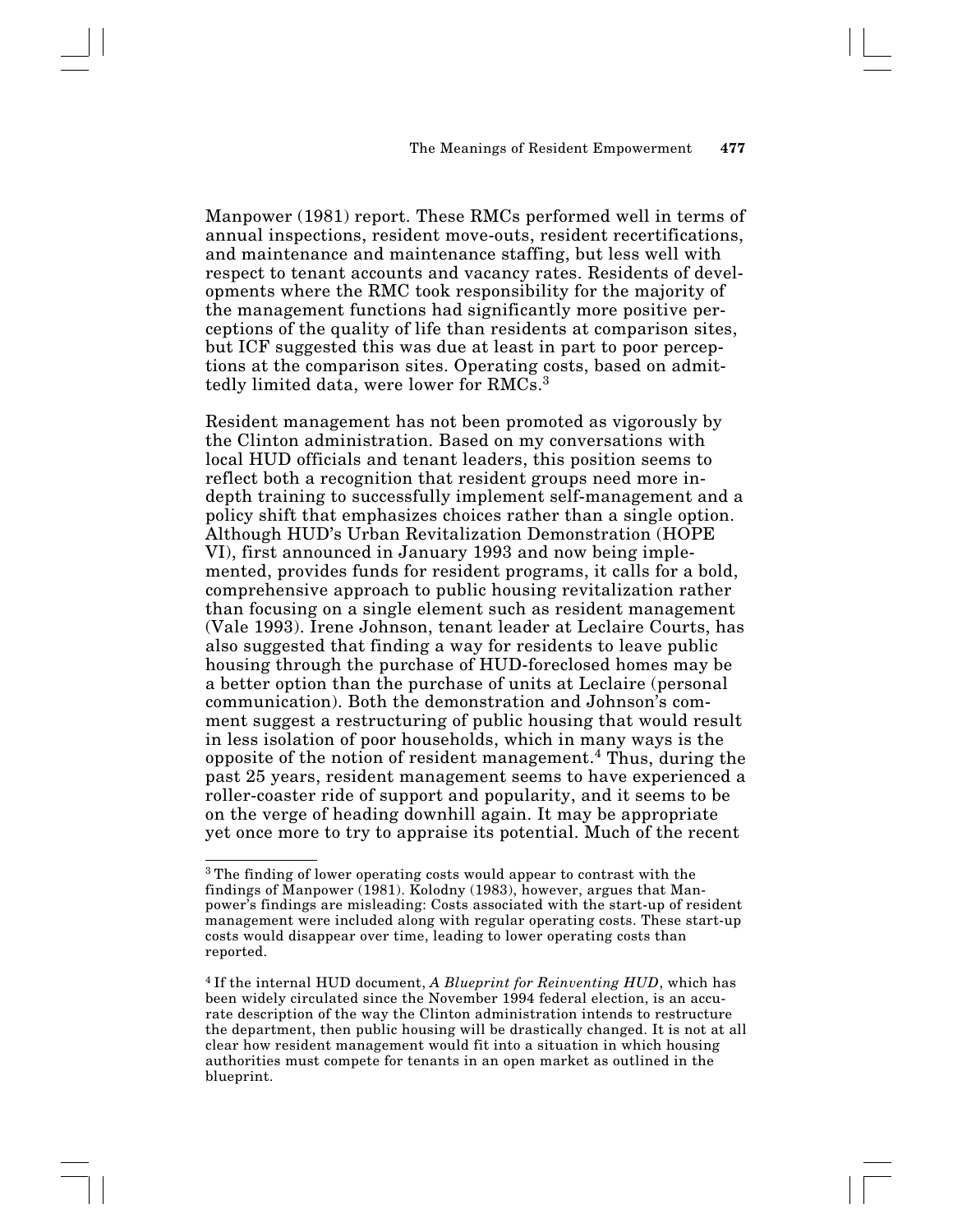rhetoric about resident management emphasizes the notion of empowerment. This article reflects on empowerment and on the assumed link between it and resident management and questions whether empowerment is a realistic expectation of resident management efforts.

### **Different meanings of empowerment**

Nearly all advocates of resident management claim it is an empowering act. It is not always clear, however, what they mean by empowerment and just how empowerment occurs when residents become managers. The lack of a clear definition of empowerment allows just about anyone, representing any political persuasion, to use the term and allows others, no matter what their persuasion, to agree.

In my work I have identified three different general meanings of empowerment as it is applied to resident management. Each meaning is associated with a specific political perspective. Purposes, procedures, and expected outcomes of resident management differ markedly from meaning to meaning.

#### *Conservative meaning*

Individual freedom and property rights undergird the conservative notion of empowerment. Caprara and Alexander (1989), in a resource guide published by NCNE, contend that public housing residents are powerless because they are dependent on housing authorities. To them, resident management empowers by eliminating dependency and restoring pride. However, only by becoming owners do residents become truly independent.

Conservatives' belief in empowerment through ownership is tied to their notions of the "natural social order" and the role of government in society, which can be traced to the political writings of John Locke. To Locke, property was the inherent right of free men. In the United States, our notions of social order and class have been constructed around the ownership of property. Perin (1977) notes that in American society "the form of tenure whether a household owns or rents its place of residence—is read as a primary social sign, used in categorizing and evaluating people, in much the same way that race, income, occupation, and education are" (p. 32). Thus, for conservatives resident management is a means to empowerment that is only fully realized when residents attain ownership and thus are elevated to a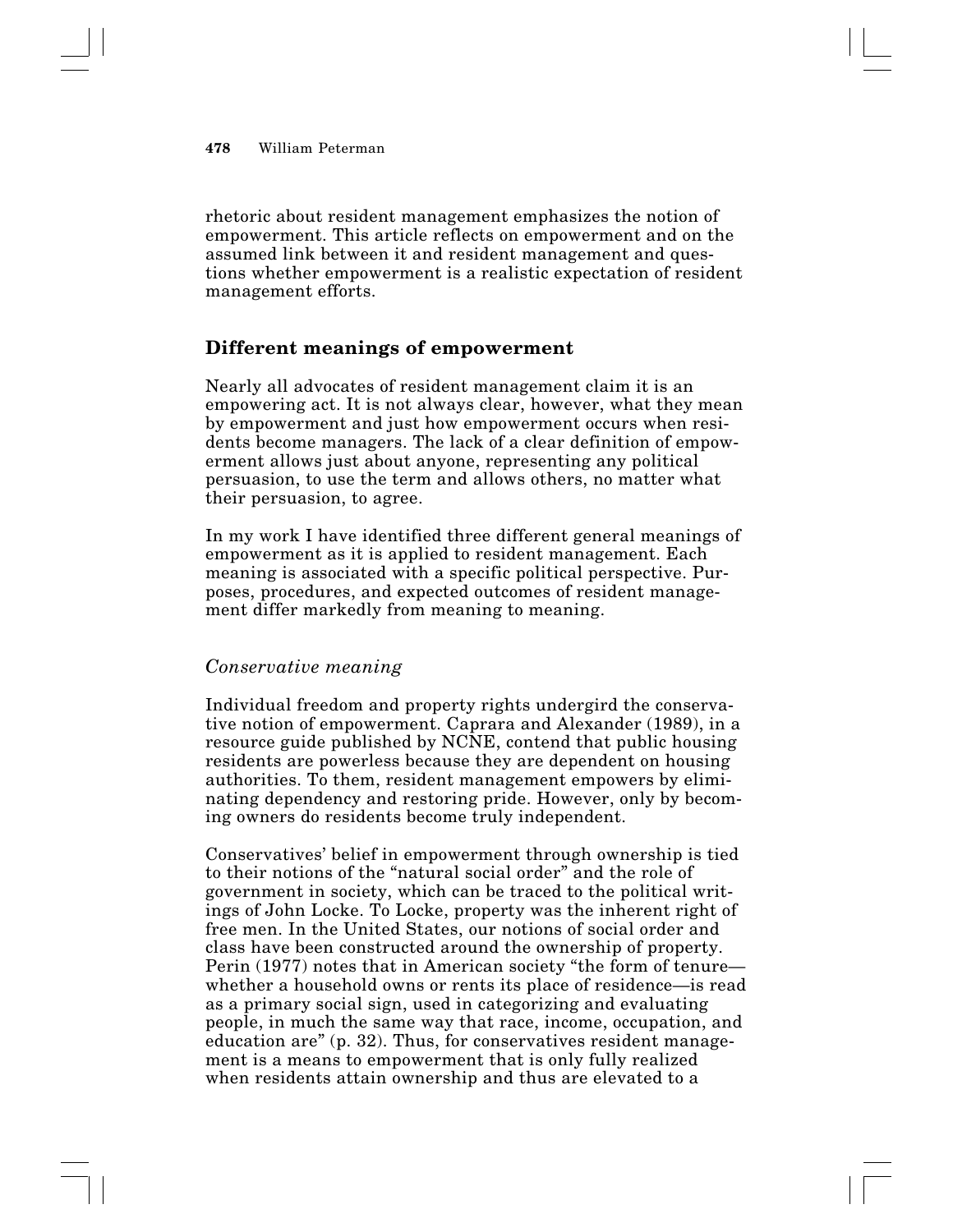higher social order. In this individualistic notion of empowerment, community organization is seen only as a mechanism for attaining individual achievement.

# *Liberal meaning*

The liberal definition is drawn from the urban reform movement of the 1960s, which emphasized citizen involvement and participation. Liberals see successful governance of public housing as evolving out of an inclusionary process in which residents are encouraged to participate. In such a situation, both the housing authority and the residents share responsibility for a development, and resident management is thus viewed as a collaborative partnership between the authority and the resident corporation.

Liberals believe the idea that public housing problems can be solved without substantial federal involvement and support is a "cruel hoax" (Rigby 1990). For example, Robert Rigby (former director of the Jersey City Housing Authority), in speaking about how distressed public housing was turned around, argued for "a working partnership with . . . tenant organisations, the organisation of estate<sup>5</sup> and agency management in a fashion that maximize[s] estate-based capacity and sufficient capital improvements or modernisation" (Rigby 1990, 7).

Empowerment thus means bringing residents into the system and giving them a voice in making decisions about the present and planning for the future. The liberal notion of resident management is often expressed through the policy of "dual management." The term "dual management" seems to have first been used in reference to the transitional period of resident management at Leclaire Courts in Chicago, during which the housing authority gradually relinquished management control to the RMC (Peterman 1993).

Subsequently housing authorities, including the Chicago Housing Authority (1989), have also used the term to mean an indefinite period during which residents take on some management activities, leaving others to the housing authority. Housing authorities also use the term "full management," which is said to follow "dual management," to mean everything from residents' assuming all management functions to their assuming only a few

<sup>5</sup> Rigby uses the British term "estate" when referring to a single housing authority development.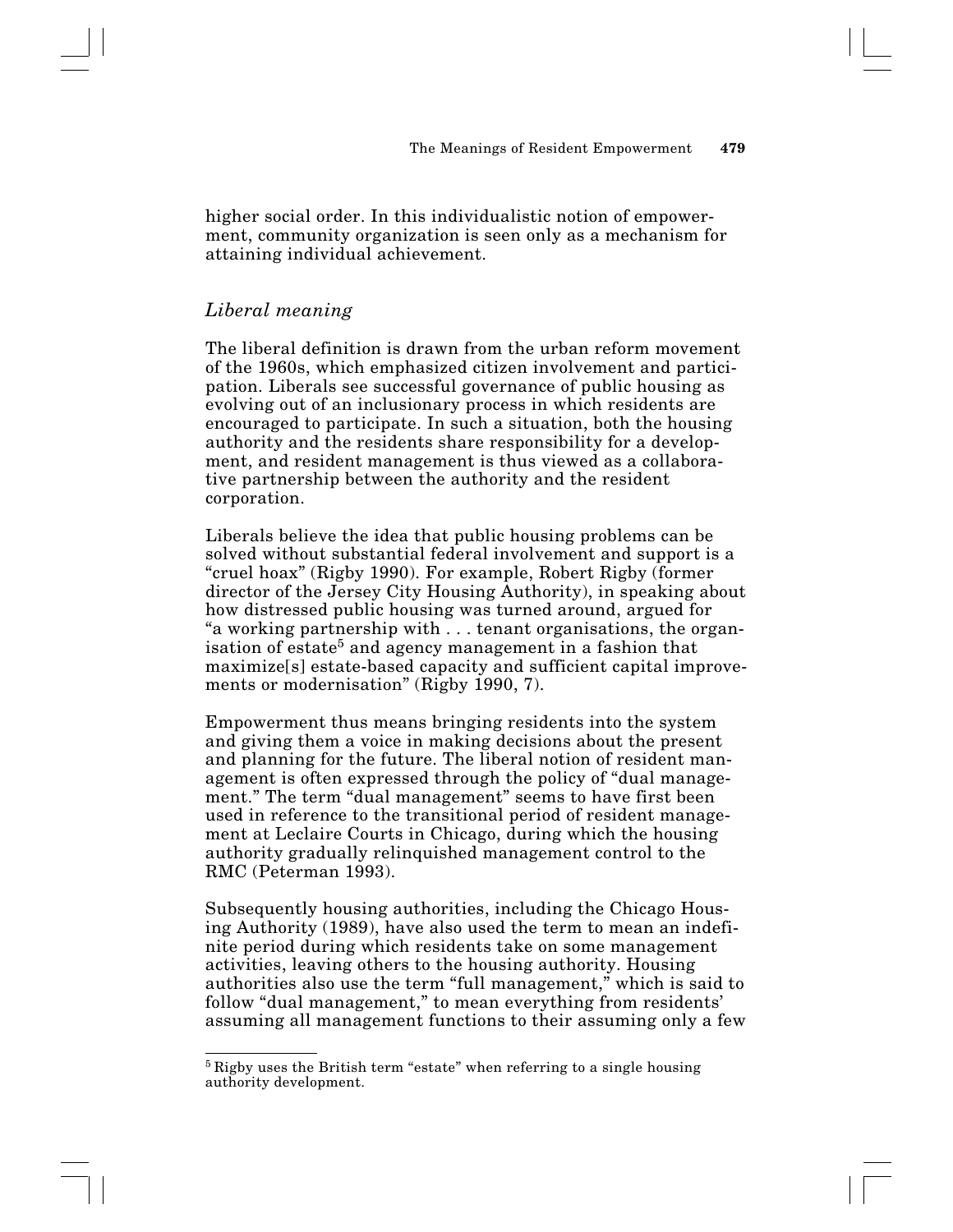(Chicago Housing Authority 1989). When residents chose to perform a limited set of functions under full management, they usually chose site-related activities such as maintenance, rent collection, and tenant screening.

### *Progressive meaning*

Progressives equate empowerment with the notion of community organization and control. To them, the community, not individuals, is the focus of empowerment. Bratt (1989), for example, argues for "a new housing policy built on empowering community groups and low-income households" and providing "more than shelter" (p. 5). Leadership is an outgrowth of community empowerment, and one role for leaders is to take control of management. Resident management is thus not a means of empowerment, but rather a possible outcome of community organization.

Progressives reject the notion that form of tenure (whether a household owns or rents) constitutes a primary determinant of social status (Perin 1977). They view actual ownership of the developments as either irrelevant or problematical. Since ownership schemes tend to emphasize personal empowerment, progressives are likely to view them as antithetical to community building, except for the creation of cooperatives, which is seen as a way of engendering community solidarity.

Since who has power and who is in control are key issues for progressives, they are skeptical about any form of partnership or dual management. Traditionally in community organizing there is always an "enemy," and in the case of public housing, the enemy is the housing authority. Sharing management control with the enemy is undesirable. Progressives argue that the only time an RMC should share management responsibilities with a housing authority is during a period of transition to full control.

## **Can resident management really empower public housing residents?**

Empowering residents is often seen as an essential element of any workable future public housing policy. Thus it seems an appropriate topic for our discussions. But whose version of empowerment should we consider? Do all versions lead to better public housing? Do any?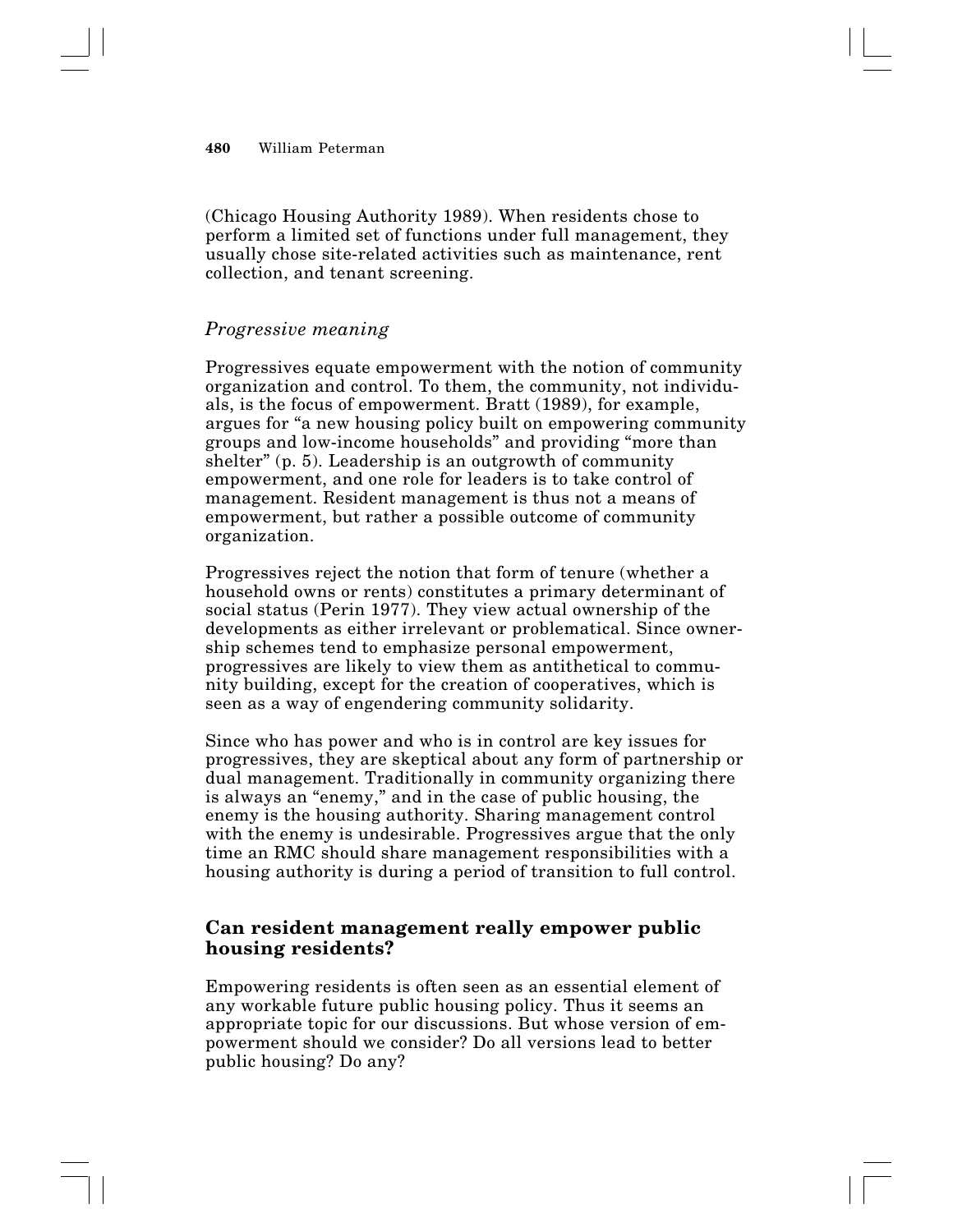Chandler (1991) notes that early resident management efforts, including the National Tenant Management Demonstration Program, neither used the term "empowerment" nor had it as a goal. Instead, resident management was viewed as a "means to decentralize some housing authority responsibilities and to create a bit more stability in the resident population" (Chandler 1991, 137). She points out that the NCNE first suggested a relationship between empowerment and resident management. Liberals and progressives, however, were quick to join their conservative counterparts in claiming that empowerment was also associated with their notions of resident management.

But how are resident management and empowerment linked? Chandler (1991) argues that the link is community organization. This position is echoed by Monti, who, after reviewing 11 resident-managed sites, concluded that successful resident management emerges from the ability of tenants to organize and that "one cannot put the resident management 'cart' before the community organization 'horse' " (Monti 1989, 51). This view strongly suggests that resident management by itself does not empower; if this is true, each of the three versions of resident management may be flawed.

Conservatives acknowledge the importance of organizing as a stepping-stone to resident management (Caprara and Alexander 1989), but they see resident management itself as a steppingstone to private ownership. Ownership is the real and ultimate empowering act. Thus, community organization $6$  creates a temporary form of empowerment, setting the stage for residents to enter into the mainstream of society as owners (Perin 1977).

Can ownership, and thus personal empowerment through ownership, actually be achieved? In their evaluation of HUD's Public Housing Homeownership Demonstration initiated in 1985, Rohe and Stegman (1990) found that selling public housing units to residents, even with the best tenants and the best housing, is difficult. They found that after 50 months of the program, only 320 out of 1,315 units initially targeted had been transferred. Also, 10 to 15 percent of the resident home buyers had experienced late payments or more serious delinquencies within the first 18 months of closing on their homes. A full 30 percent of the

 $6$ The term "community organization" can take on many meanings. With respect to organizing for ownership, it appears to refer to a process of building interest in and support for resident management and ownership rather than to the more radical notion of organizing the community against forms of power and control.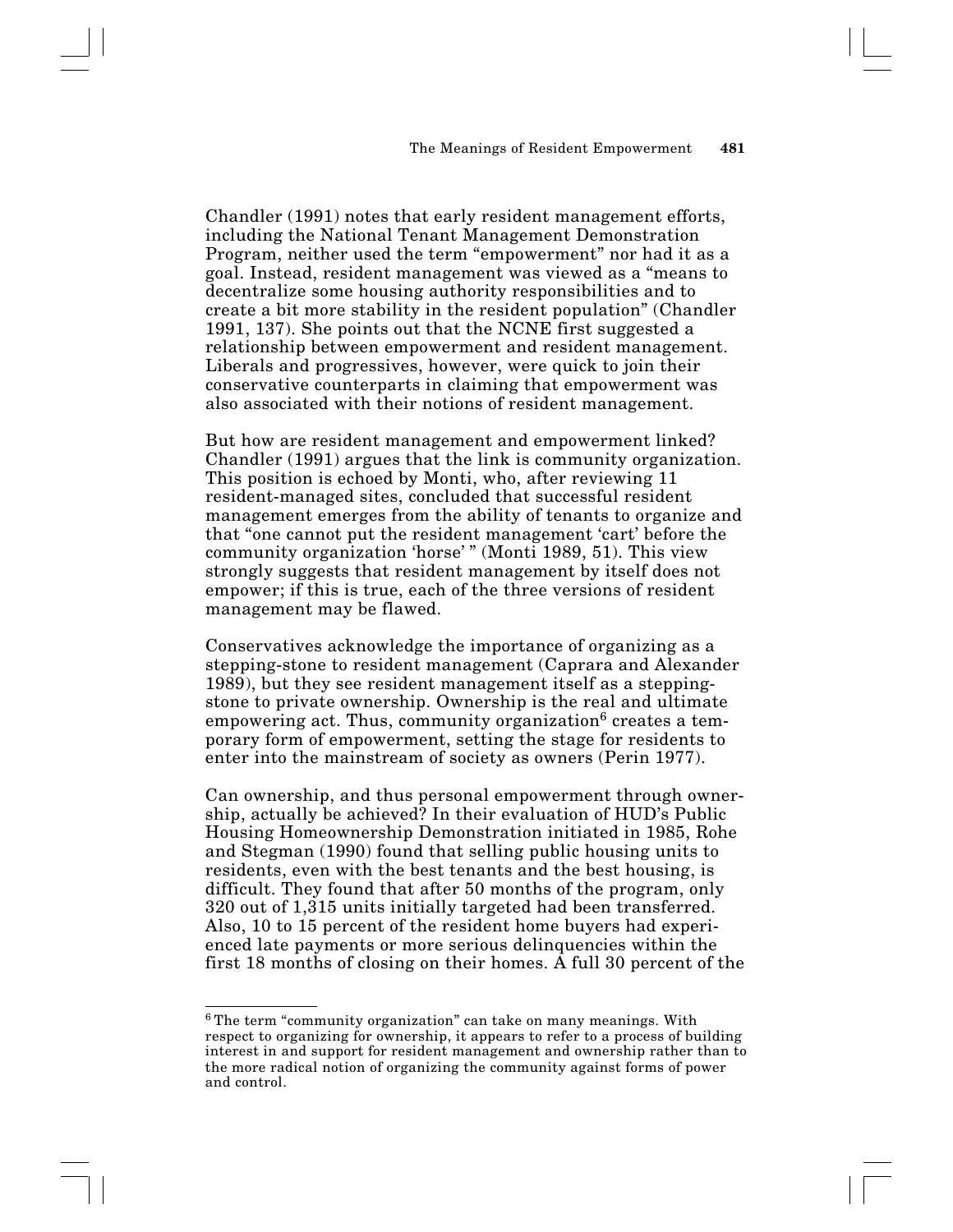purchasers reported that mortgage payments were causing a strain on their budgets.

Resident-owned cooperatives are often suggested as an alternative form of ownership. However, when I was exploring options for management at Leclaire Courts in Chicago, a feasibility analysis showed that converting the development to a residentowned cooperative would result in monthly charges (rents) that were much higher than residents could afford. Most residents would not be able, without subsidy, to own their development even in the limited sense of cooperative ownership.

Resident management cannot be considered a successful means to homeownership if so few tenants could become owners. This limitation lends credibility to those (e.g., Clay 1990; Silver, McDonald, and Ortiz 1985) who argue that conservative proponents of resident management are more interested in getting the federal government out of the housing business than in helping poor people. It is also likely that any indiscriminate implementation of ownership schemes could result in failures and foreclosures, leaving some housing in worse shape than it was under housing authority ownership. Such was the case in Chicago when Altgeld Gardens was converted to a resident-owned cooperative in the 1970s. The cooperative failed shortly thereafter when extensive roof repairs were needed and reserve funds were not available. Today Altgeld Gardens remains one of the worst of Chicago's garden-style public housing developments.<sup>7</sup>

Whether the liberal shared management notion of resident management results in empowerment is also open to question. Its supporters stress the need for good working relationships between the tenant organization and the housing authority. Both Manpower (1981) and Kolodny (1981), for example, conclude that a cooperative relationship was essential to RMC success in the demonstration project. The more recent ICF evaluation similarly found that "in general, the stronger [the] working relationships were, the better the RMCs tended to perform" (ICF 1992, 9).

These conclusions, however, are contradicted by Monti (1989), who argues that a "creative tension" is essential to resident management success. An RMC's relationship with its housing authority must be neither "too cozy nor too hostile" (Monti 1989).

<sup>7</sup> The experience of selling units to residents in Great Britain is often pointed to as an example of successful conversion to ownership. The situation is different in Great Britain, however. Most of the successful sales have involved houses, not units in larger developments, and the new homeowners are generally more affluent than the typical U.S. public housing resident.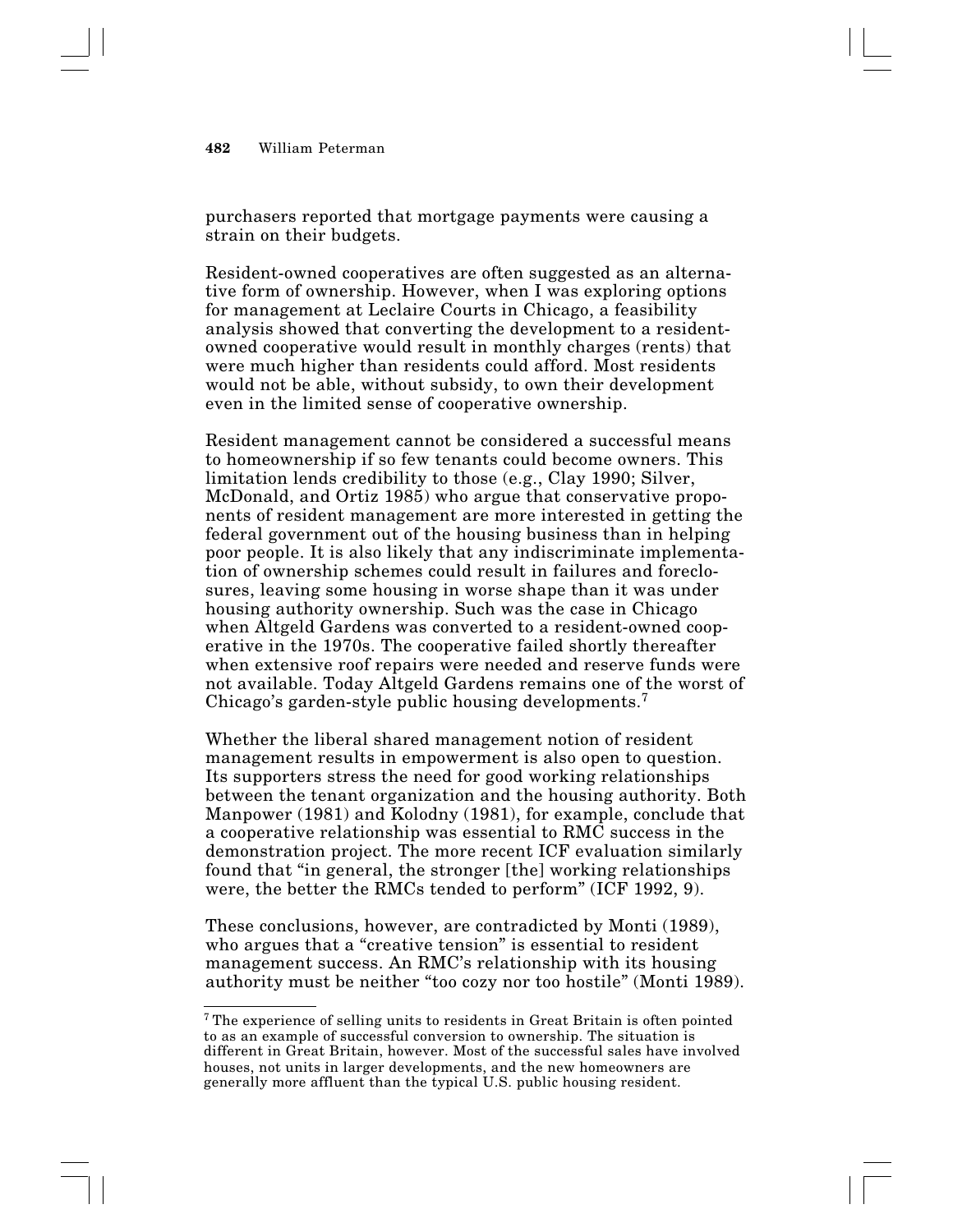Interest in resident management usually arises when an authority fails to satisfactorily do its job, and this interest becomes focused when residents organize. Relationships between a developing community organization and its housing authority are bound to be strained because the inadequacy of the housing authority is the reason for the change. However, for an RMC to be ultimately effective, it must turn the situation into one of "creative tension," for it must be both a manager and a community leader (Monti 1989).

Proponents of shared management reject the idea of creative tension and instead see community organizing not as a way of building an independent RMC but as a means of building support for the notion of resident management. Organizing, they argue, need not be confrontational because an enlightened authority will favor and support resident efforts. Rigby (1990), for example, argues that while a strong resident organization is needed to rescue a troubled development, it is but a part of a larger effort involving both the residents and the authority.

Shared management most closely corresponds to the "partnership" rung of Arnstein's (1969) ladder of citizen participation. Partnership is the lowest of Arnstein's three rungs of citizen power and two steps below the level of full control at which both the conservative and progressive versions of resident management would be placed. Unless real power is transferred to the RMC, citizen control may be illusory. Arnstein cautions that if a partnership such as shared management is to work, then citizens, in this case the residents or the RMC, have to take power because it is unlikely to be given. She suggests further that an equality of resources (e.g., access to technicians, lawyers, and community organizers) is needed if there is to be real sharing and thus equal participation.

Characteristically, authorities in shared management situations give only site-related powers to RMCs, such as responsibility for maintenance, security, and some clerical tasks. Major decisions about operating policies, redevelopment, and budget are retained by the housing authority. Rather than empowering an RMC, the generally onerous site tasks cause the RMC to become a buffer between the authority and residents, and as such it becomes the target of resident displeasure when something goes wrong. Rather than taking control, the RMC in a shared management situation can find itself in the awkward position of acting as the authority's agent rather than as a representative of the residents.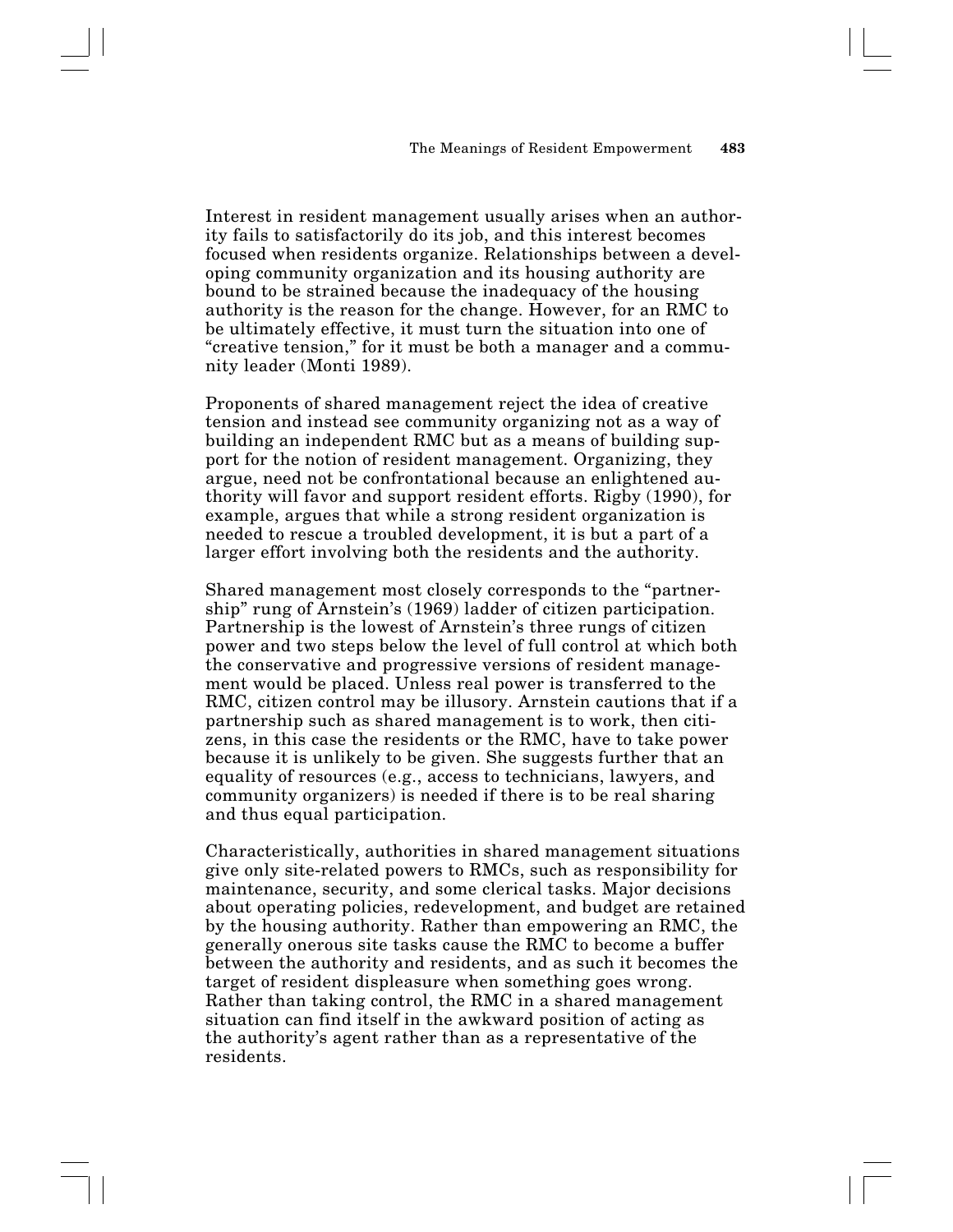The dilemma of cooperation versus creative tension is a variation of a common issue faced in most low-income communities. Leaders of community-based advocacy organizations contend that the "establishment" must be confronted if a low-income community's demands are to be met, while leaders of community-based economic and housing development organizations contend that the community must learn to play by establishment rules if the resources needed for redevelopment are to be obtained. Organizers argue that playing by the rules ensures continuing secondclass status for a community, but developers respond that confrontation leads to only limited gains (Keating 1989). Shared management seems to adopt the developers' perspective and therefore supports the more modest goal of improving management, which creates a better environment for tenants. Chandler (1991) attributes acceptance of shared management to the original National Tenant Management Demonstration Program rather than to the more expansive process of community empowerment.

Since community empowerment is central to the progressive version of resident management, it is tempting to conclude that this is the appropriate model. But there is a potentially fatal flaw here also. In the progressive model, resident management is a means, not an end. In creating and maintaining an RMC, means and ends often become confused, and in the confusion the lofty goal of community empowerment is lost.

Monti (1989) concludes that community organizing and the creation of a strong board or resident council are more important to the development of an effective RMC than a strong individual leader. But it appears that attention too often becomes focused on a strong leader, while community organization and board development are neglected. This situation results either in a weak organization unable to use the power it has or in an organization dominated by a leader who becomes disconnected from the community.

While it may be possible to correct problems associated with community organizing and board development, it remains questionable whether management is an activity compatible with social control and empowerment. The struggle to improve a troubled development is often realized through community organization, and the promise of resident management can be a powerful organizing tool. Once resident management is established, the resident organization must identify new goals of community empowerment if momentum and community interest are to be retained.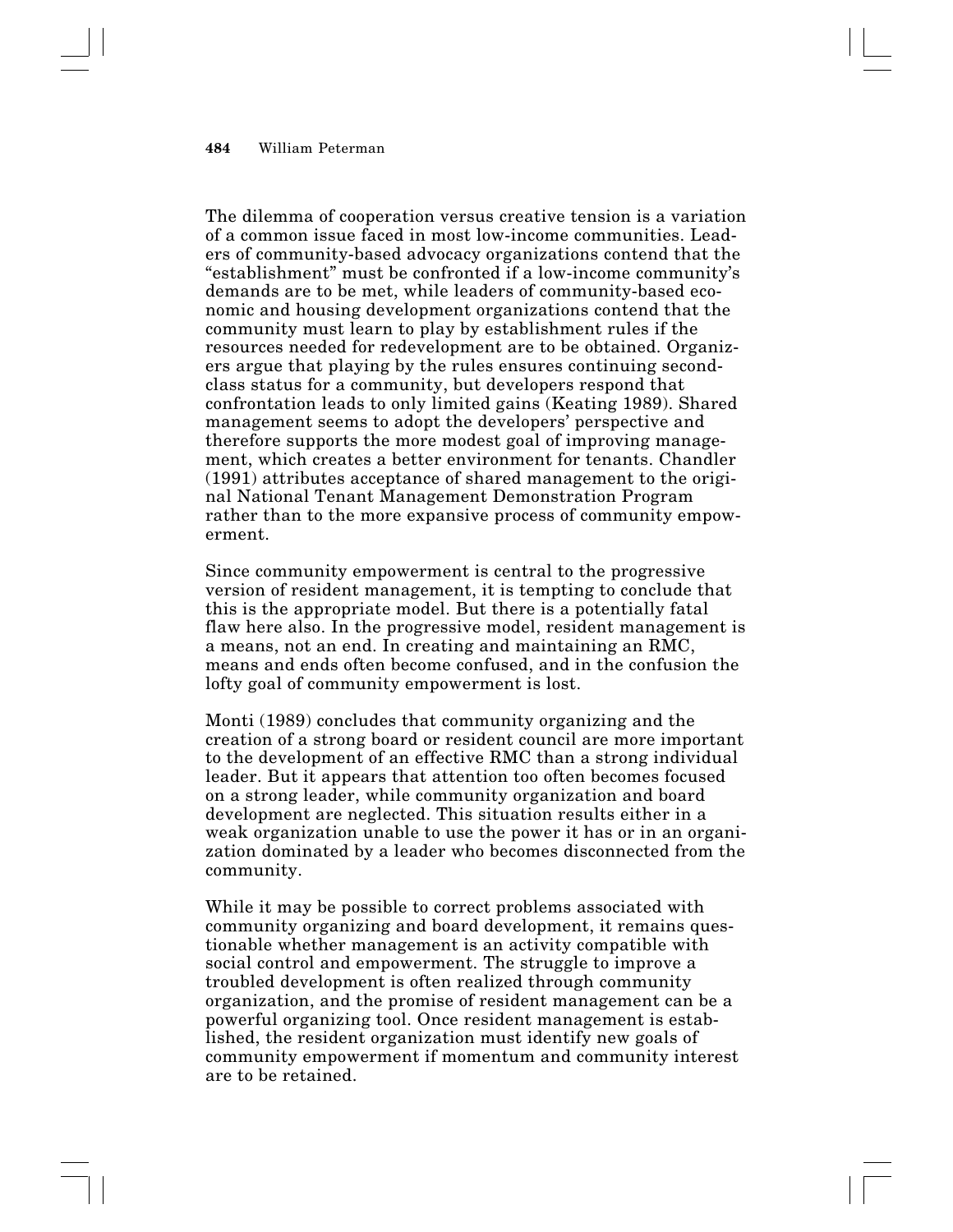Unfortunately this process is rarely completed because once the organization gains management control, energy and talent must be diverted to the technical task of managing. This diversion can easily sap the energies of the organization, turning its attention from the original goal of community empowerment to the goal of organizational survival.

Even though none of the three versions of resident management seems to be directly related to its version of empowerment, the possibility remains that through the building of resident selfesteem and assurance, resident management—no matter which version—leads to positive outcomes for both residents and communities. Both Manpower (1981) and ICF (1992) report that residents in resident-managed developments are more satisfied with their managers and with their development. Rohe and Stegman (1994) have found that when low-income residents in Baltimore became homeowners, their life satisfaction was greater. But such good feelings do not automatically lead to socioeconomic mobility, and whether increased satisfaction from resident management results in substantial economic and social benefits has yet to be determined.

### **Should residents and others seek out resident management?**

None of the versions of resident management, it appears, is particularly appropriate for empowering public housing residents. Does this mean that resident management is a bad idea that should be abandoned by residents, housing authorities, housing advocates, and policy makers?

Many of the concerns about management by RMCs are similar to concerns about the management of low-income housing in general, whether by nonprofit community-based or private sector organizations. In a recent study, Bratt et al. (1994) identified effective housing management as the key to nonprofit housing organizations' ability to maintain their growing inventory of lowcost housing. The need for nonprofit community development organizations to pay more careful attention to management concerns was also highlighted in a recent United Way of Chicago (1995) community development needs assessment.

Both the Bratt and the United Way studies identify the balancing of the "double bottom line" of financial accountability and social goals as a challenge to good management (Bratt et al. 1994). This same challenge applies to resident management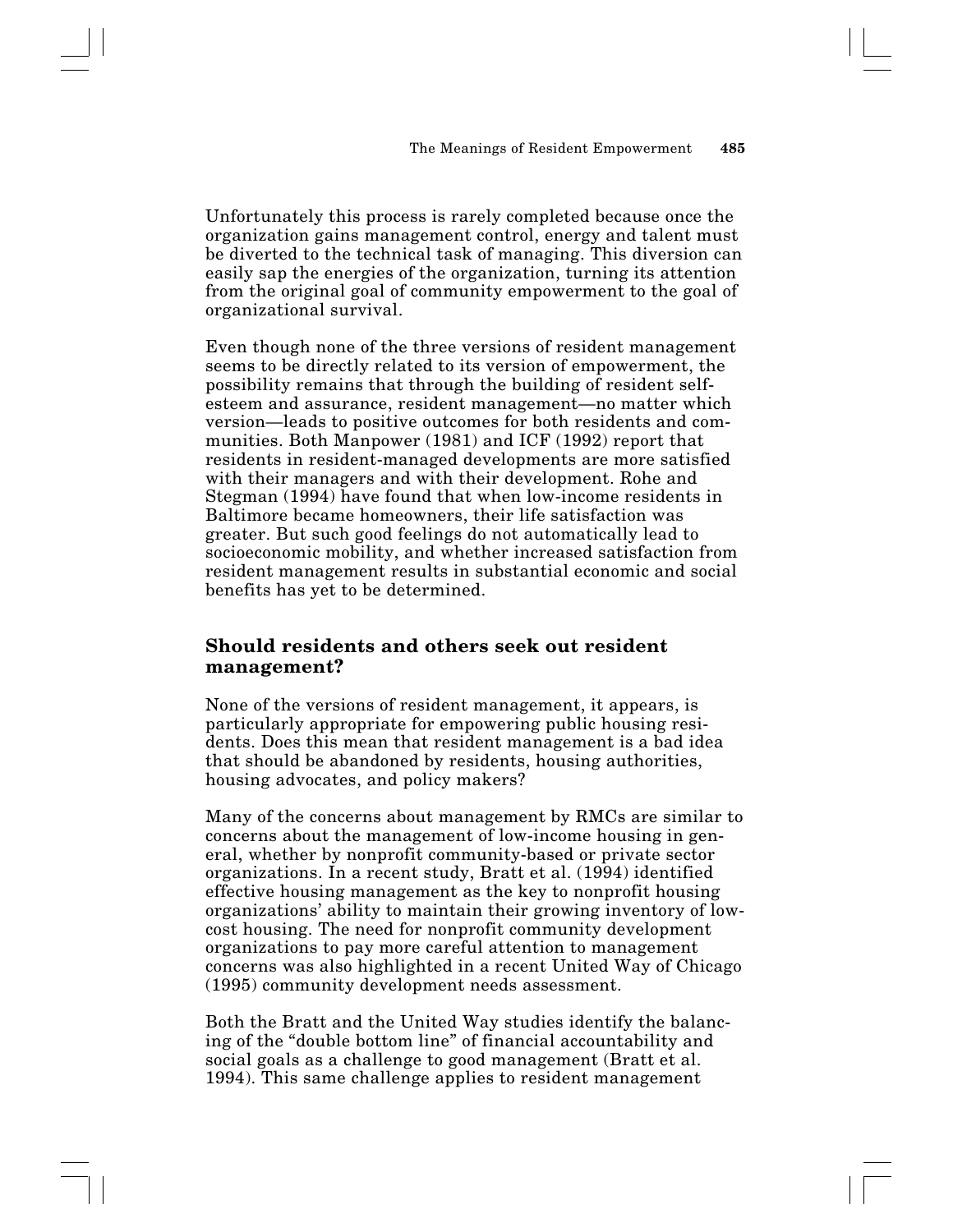organizations. As a way of balancing the double bottom line, more and more nonprofit organizations are contracting out management services when good outside management agents are available to take on low-income housing. This option may also be appropriate for resident management groups. Contracting for management with a private or even another nonprofit firm might help avoid problems relating to conflicting interests that can arise when boards of directors and their management staffs are all residents and neighbors.

Resident satisfaction should be the basis of any program to improve public housing, argues Stanley Horn (reported in Peterman and Young 1991), former director of the Clarence Darrow Center and a major participant in creating resident management at Chicago's Leclaire Courts.8 Although supportive of resident management, Horn contends that residents should be less concerned about who is managing than with how good the management is. While resident control may be the only way to ensure good management in some circumstances, the deciding factor should always be whether management provides the basis for a livable, healthy community.

Resident management is attractive because it promises a livable, healthy community and possibilities for individuals to improve themselves. However, several housing experts I interviewed during a 1991 review of alternatives to conventional public housing management (Peterman and Young 1991) believe that such results are too much to expect and that neither community nor personal improvement is necessarily an outcome of managing a development.

Some cynical observers suggest that resident management is a way of diverting attention from the serious state of public housing and from the responsibility of government to provide decent housing for the poor. Rachel Bratt, for example, believes that housing authorities abrogate their responsibilities as landlords when they turn developments over to residents (reported in Peterman and Young 1991). She views this as a kind of secondclass tenantry or a form of "lemon socialism," where residents are given the management because housing authorities are no longer willing or able to do the job.

<sup>8</sup> This statement and a subsequent statement by Bratt are taken from a set of semistructured interviews conducted during 1990 as part of a study to assess alternatives to conventional public housing management. The study was funded by the John D. and Catherine T. MacArthur Foundation and reported in Peterman and Young (1991).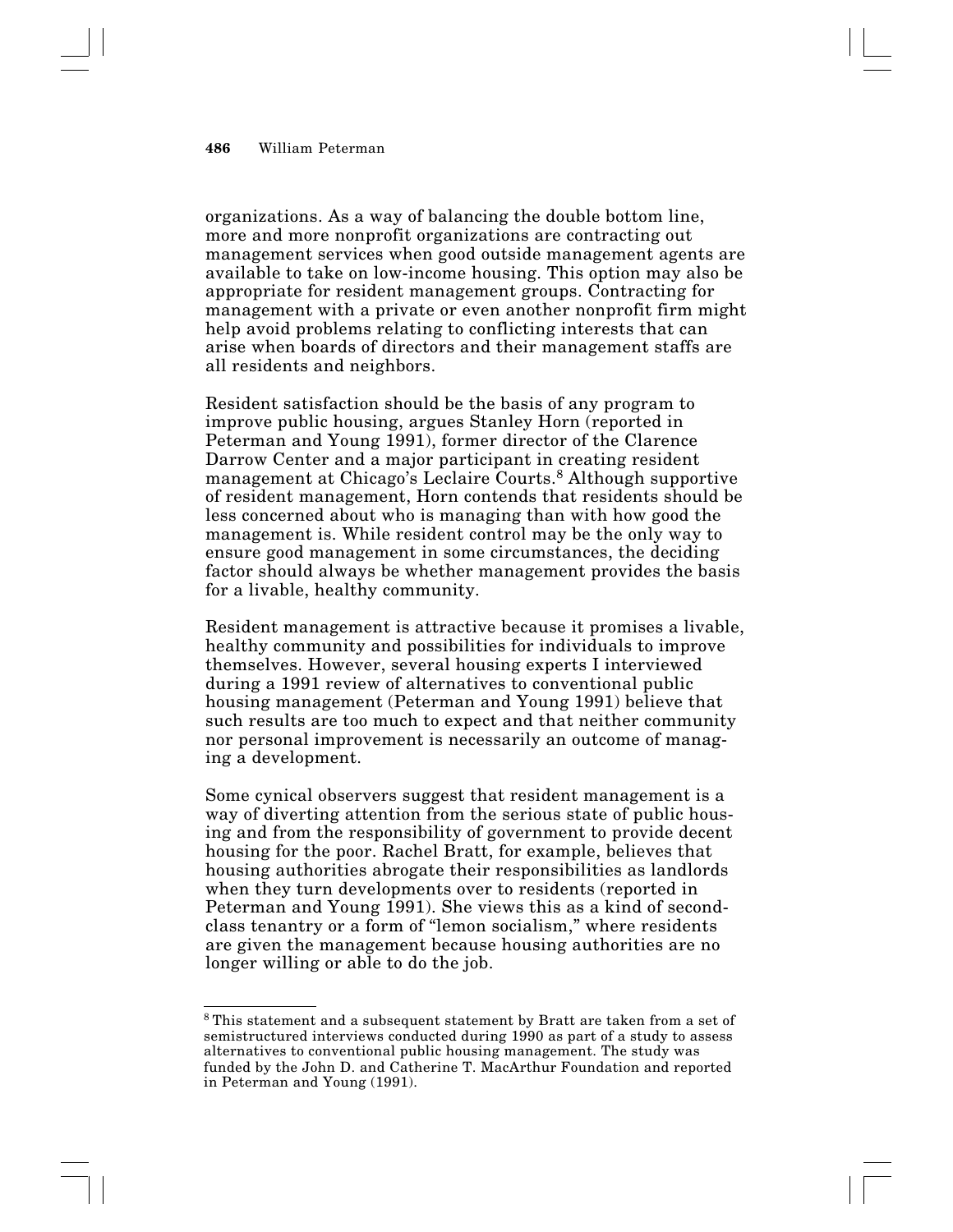Others, notably professional housing managers, argue that management is a technical task best left to professionals. They believe residents would do better to focus their energies on personal growth issues or on important community concerns such as education, crime, and programs for young people (Peterman and Young 1991).

Resident managers have been able to perform as well as conventional housing authority managers on some evaluation measures and even better on a few others (ICF 1992; Manpower 1981). But resident management seems to require a long period of development involving both community organizing and resident training (ICF 1992; Monti 1989). Residents must be willing to work at becoming managers, often taking years to successfully replace housing authority managers. Housing authorities must allow this to happen and neither totally oppose the development of an RMC nor smother it with support (Monti 1989; Peterman 1994).

Some RMCs have been managing developments for nearly a quarter of a century (e.g., Bromley-Heath in Boston and Carr Square in St. Louis), but others have come and gone in just a few years (e.g., Lakeview Terrace in Cleveland and Iroquois Homes in Louisville). The conditions that seem supportive of resident management do not universally exist in public housing. Little public housing is truly troubled,9 not all residents are willing or able to struggle to become organized and trained, and not all housing authorities are willing to let resident management develop at its own pace.

The options available are not simply housing authority management or resident management. Management by private management companies may be preferred in some instances (see Vale 1996). While resident management may be a strategy for some public housing, it clearly cannot be indiscriminately applied. Whatever the prospects for successful resident management, the link between it and empowerment is at best weak, no matter which meaning is used. Resident management does not automatically lead to ownership, as its conservative proponents argue; nor does it guarantee personal or community power, as its liberal and progressive proponents argue.

<sup>9</sup> According to the *Final Report* of the National Commission on Severely Distressed Public Housing (1992), 6 percent of the nation's public housing stock is severely distressed. Distress of one kind or another is no doubt more extensive, although some factors leading to distress (e.g., economic conditions of families or general environmental conditions in the vicinity of a development) are not easily mitigated by management initiatives (Vale 1993).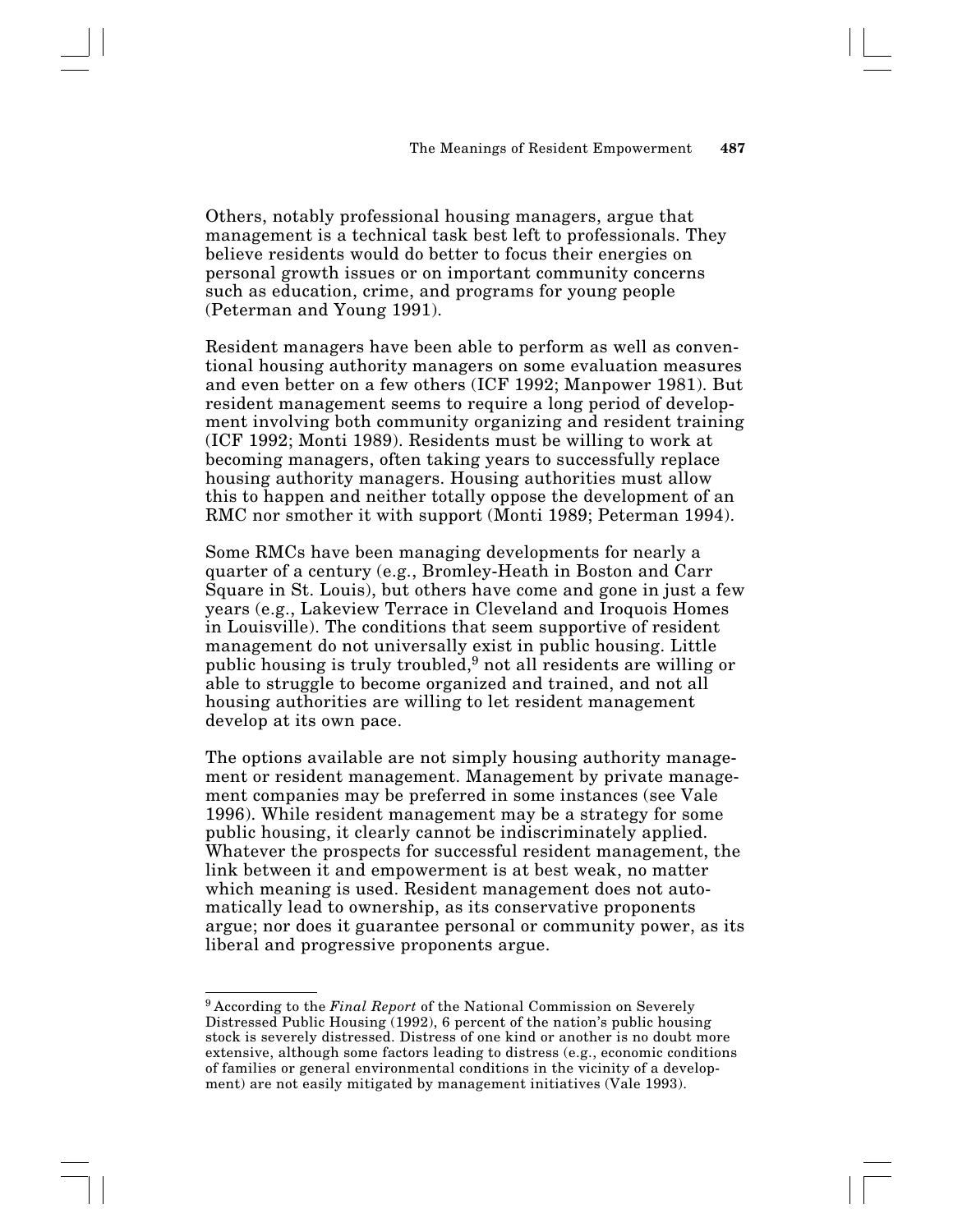Resident management is sometimes an appropriate form of public housing management. However, simply creating an RMC does little to empower residents, and placing too much concentration on the activities of management can detract residents from more critical issues facing their community. Public housing management policy needs to have a clearer goal, and it should not target resident management as the prime or only option. Instead, it should provide for a variety of management and empowerment strategies.

#### *Author*

William Peterman is a Professor of Geography and Coordinator of the Fredrick Blum Neighborhood Assistance Center at Chicago State University.

#### *References*

Arnstein, Sherrie R. 1969. A Ladder of Citizen Participation. *Journal of the American Institute of Planners* 35:216–24.

Bratt, Rachel G. 1989. *Rebuilding a Low-Income Housing Policy.* Philadelphia: Temple University Press.

Bratt, Rachel G., Langley C. Keyes, Alex Schwartz, and Avis C. Vidal. 1994. *Confronting the Management Challenge: Affordable Housing in the Non-Profit Sector.* New York: New School for Social Research, Community Development Research Center.

Caprara, David, and Bruce Alexander. 1989. *Empowering Residents of Public Housing: A Resource Guide for Resident Management*. Washington, DC: National Center for Neighborhood Enterprise.

Chandler, Mittie Olion. 1991. What Have We Learned from Public Housing Resident Management? *Journal of Planning Literature* 6:136–43.

Chandler, Mittie Olion. 1994. Colloquy on Deconcentration of Public and Subsidized Housing Tenants. Paper read at the Urban Affairs Association Annual Meeting, New Orleans.

Chicago Housing Authority, Department of Research and Program Development. 1989. *The Resident Management Model*. Internal document.

Clay, William L. 1990. Don't Sell Public Housing. *Journal of Housing* 47: 189–94.

Hailey, Mildred. 1984. Bromley-Heath Tenant Management Corporation, Jamaica Plains, MA. In *The Grass Is Greener in Public Housing: From Tenant to Resident to Homeowner*, ed. National Center for Neighborhood Enterprise, 28–36. Washington, DC. Report submitted to the U.S. Department of Housing and Urban Development.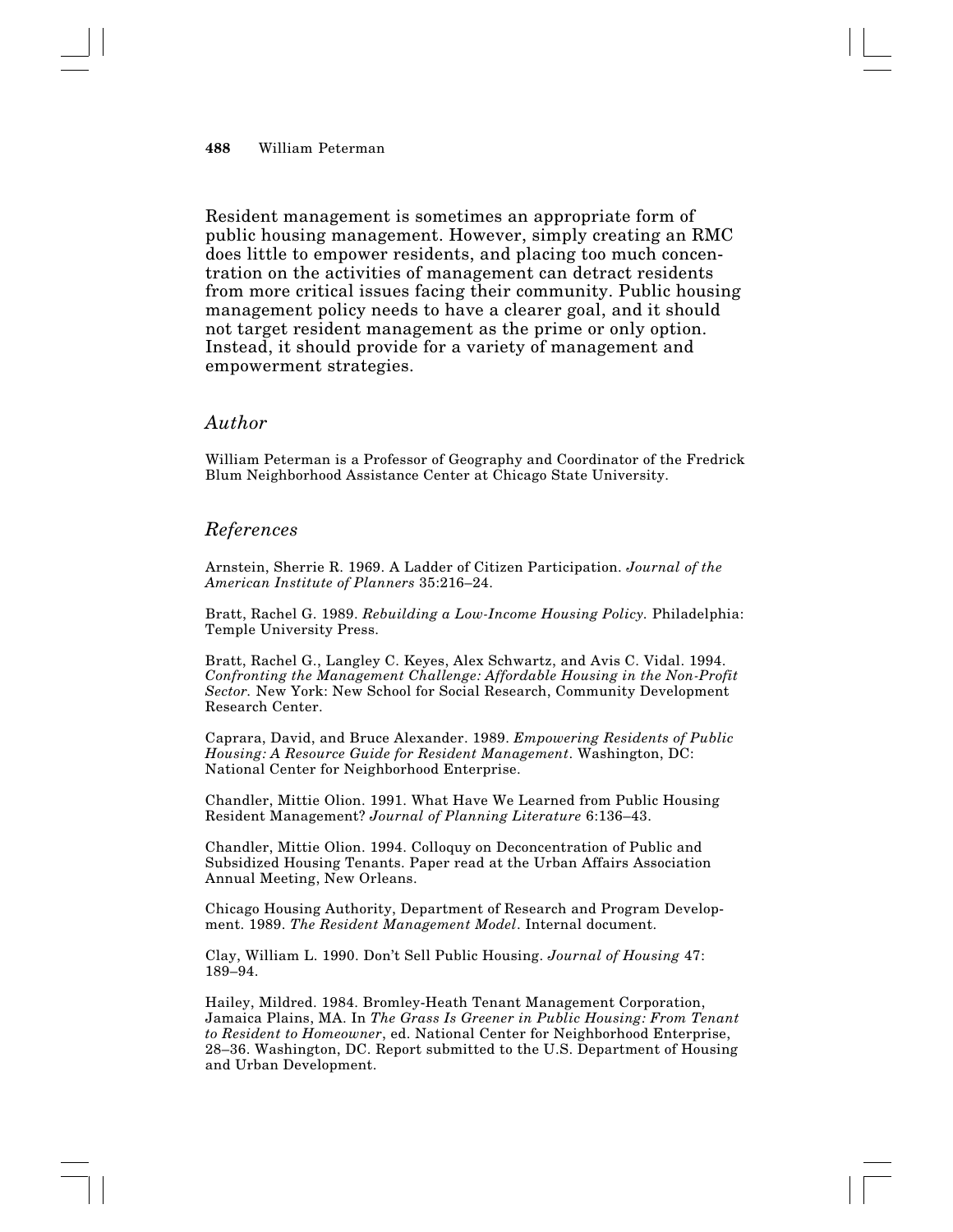ICF. 1992. *Evaluation of Resident Management in Public Housing*. Washington, DC. Prepared for the Office of Policy Development and Research, U.S. Department of Housing and Urban Development.

ICF. 1993. *Report on Emerging Resident Management Corporations in Public Housing*. Prepared for the Office of Policy Development and Research, U.S. Department of Housing and Urban Development.

Keating, W. Dennis. 1989. The Emergence of Community Development Corporations: Their Impact on Housing and Neighborhoods. *Shelterforce* 11(5):8–11.

Kolodny, Robert. 1981. Self-Help Can Be an Effective Tool in Housing the Urban Poor. *Journal of Housing* 38:135–42.

Kolodny, Robert. 1983. *What Happens When Tenants Manage Their Own Public Housing*. Washington, DC. National Association of Housing and Redevelopment Officials study prepared for submission to the Office of Policy Development and Research, U.S. Department of Housing and Urban Development.

Manpower Demonstration Research Corporation. 1981. *Tenant Management: Findings from a Three-Year Experiment in Public Housing*. Cambridge, MA: Ballinger.

Monti, Daniel J. 1989. The Organizational Strengths and Weaknesses of Resident-Managed Public Housing Sites. *Journal of Urban Affairs* 11:39–52.

National Center for Neighborhood Enterprise, ed. 1984. *The Grass Is Greener in Public Housing: From Tenant to Resident to Homeowner.* Washington, DC. Report submitted to the U.S. Department of Housing and Urban Development.

National Commission on Severely Distressed Public Housing. 1992. *The Final Report of the National Commission on Severely Distressed Public Housing.* Washington, DC. Report to the Congress and the Secretary of Housing and Urban Development.

Perin, Constance. 1977. *Everything in Its Place: Social Order and Land Use in America*. Princeton, NJ: Princeton University Press.

Peterman, William. 1993. Resident Management and Other Approaches to Tenant Control of Public Housing. In *Ownership, Control, and the Future of Housing Policy*, ed. R. Allen Hays, 161–76. Westport, CT: Greenwood Press.

Peterman, William. 1994. Public Housing Resident Management: A Good Idea Gone Wrong? *Journal of Housing* 51:3, 10–15.

Peterman, William, and Mary Ann Young. 1991. *Alternatives to Conventional Public Housing Management*. Chicago: University of Illinois at Chicago, Voorhees Center for Neighborhood and Community Improvement.

Rigby, Robert J., Jr. 1990. *Revitalising Distressed Public Housing: A Management Case*. Paper read at the International NAHRO-CHRA-IoH Conference on Housing in the '90s, University of Illinois at Urbana-Champaign.

Rohe, William, and Michael Stegman. 1990. *Public Housing Homeownership Assessment*. Washington, DC: U.S. Department of Housing and Urban Development.